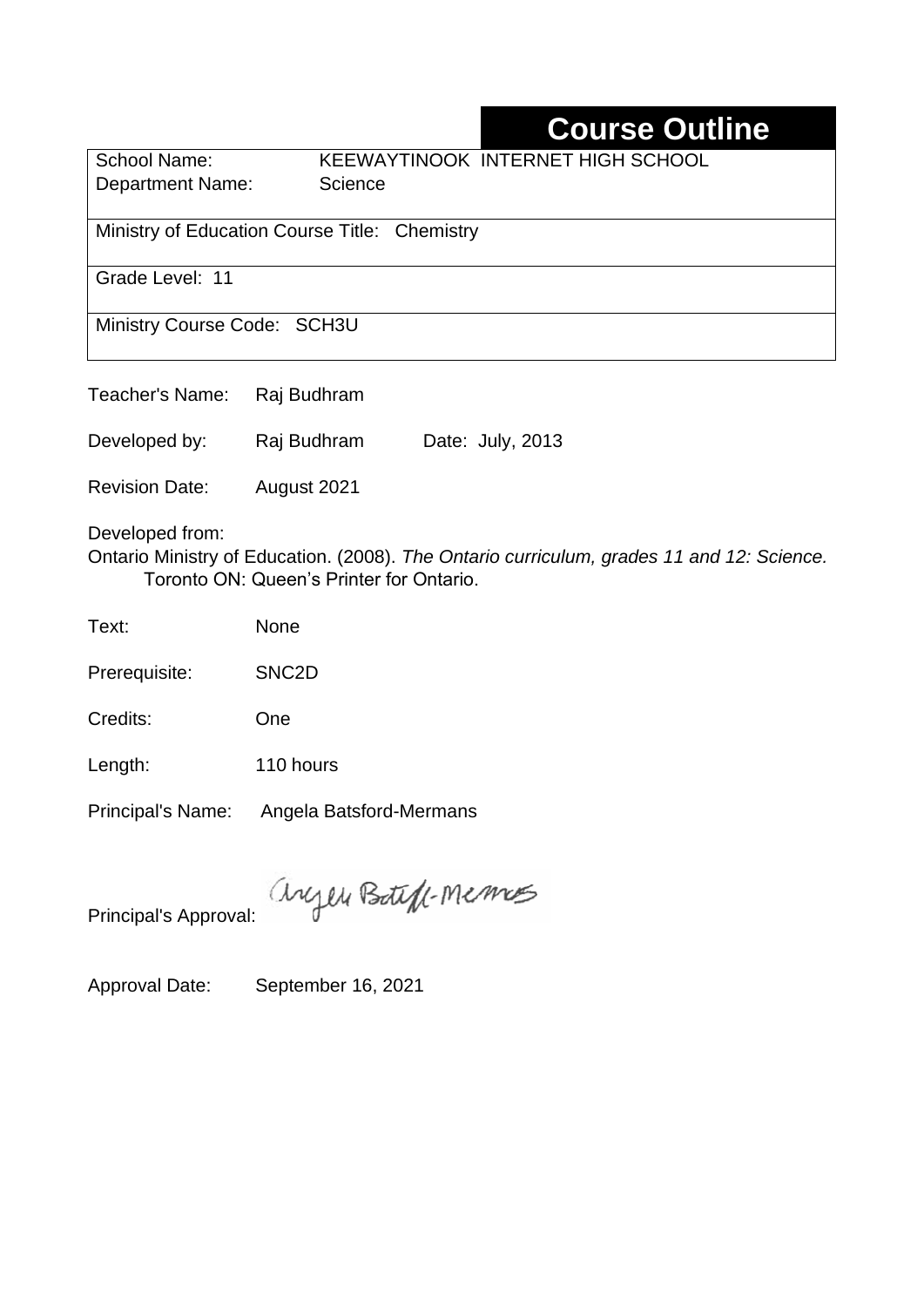# *Course Description/Rationale*

This course enables students to deepen their understanding of chemistry through the study of the properties of chemicals and chemical bonds; chemical reactions and quantitative relationships in those reactions; solutions and solubility; and atmospheric chemistry and the behaviour of gases. Students will further develop their analytical skills and investigate the qualitative and quantitative properties of matter, as well as the impact of some common chemical reactions on society and the environment.

# *Overall Curriculum Expectations*

#### **Scientific Investigation Skills and Career Exploration**

- Demonstrate scientific investigation skills (related to both inquiry and research) in the four areas of skills (initiating and planning, performing and recording, analyzing and interpreting, and communicating);
- Identify and describe careers related to the fields of science under study, and describe the contributions of scientists, including Canadians, to those fields.

#### **Matter, Chemical Trends, and Chemical Bonding**

- Analyse the properties of commonly used chemical substances and their effects on human health and the environment, and propose ways to lessen their impact.
- Investigate physical and chemical properties of elements and compounds, and use various methods to visually represent them.
- Demonstrate an understanding of periodic trends in the periodic table and how elements combine to form chemical bonds.

#### **Chemical Reactions**

- Analyse chemical reactions used in a variety of applications, and assess their impact on society and the environment.
- Investigate different types of chemical reactions.
- Demonstrate an understanding of the different types of chemical reactions.

#### **Quantities in Chemical Reactions**

- Analyse chemical reactions used in a variety of applications, and assess their impact on society and the environment.
- Investigate different types of chemical reactions.
- Demonstrate an understanding of the different types of chemical reactions.

#### **Solutions and Solubility**

- Analyse the origins and effects of water pollution, and a variety of economic, social, and environmental issues related to drinking water.
- Investigate qualitative and quantitative properties of solutions, and solve related problems.
- Demonstrate an understanding of qualitative and quantitative properties of solutions

#### **Gases and Atmospheric Chemistry**

- Analyse the cumulative effects of human activities and technologies on air quality, and describe some Canadian initiatives to reduce air pollution, including ways to reduce their own carbon footprint.
- Investigate gas laws that explain the behaviour of gases, and solve related problems.
- Demonstrate an understanding of the laws that explain the behaviour of gases.

### *Course Content*

**Unit Length**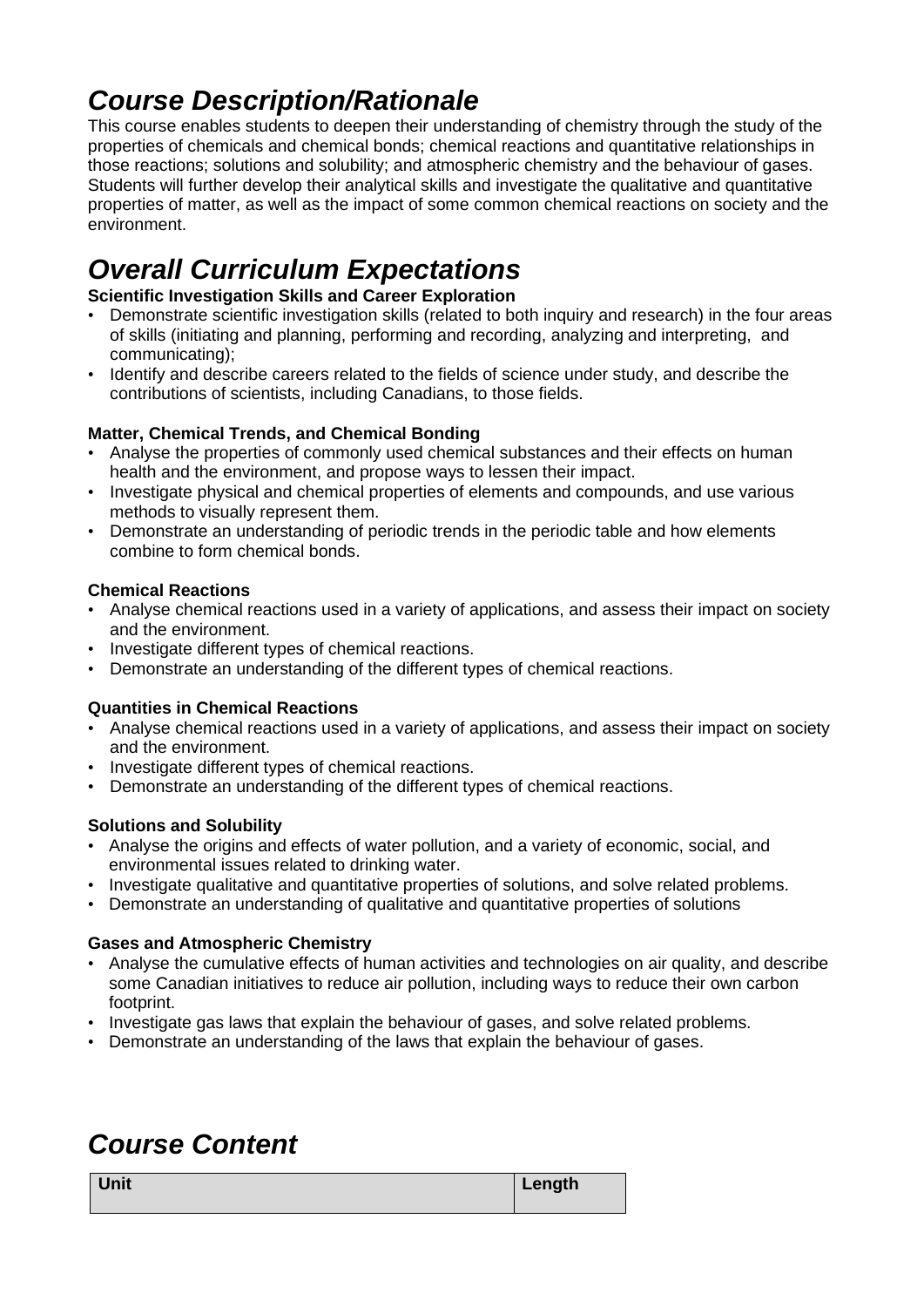| 1. Matter, Chemical Trends and Chemical Bonding | 19 hours  |
|-------------------------------------------------|-----------|
| <b>2. Chemical Reactions</b>                    | 19 hours  |
| 3. Quantities in Chemical Reactions             | 25 hours  |
| 4. Solutions and Solubility                     | 22 hours  |
| 5. Gases and Atmospheric Chemistry              | 25 hours  |
| Total                                           | 110 hours |

## *Unit Descriptions*

#### **Unit 1 – Matter, Chemical Trends, and Chemical Bonding**

In this unit, students build molecular models for molecular compounds and an ionic crystalline structure and they learn that every element has predictable chemical and physical properties determined by its structure. Also, they learn that the type of chemical bond in a compound determines the physical and chemical properties of that compound. Students learn about commonly used but potentially harmful chemical substances and how the substances affect their community and the environment. Then, students propose ways to lessen the harmfulness of the substances.

#### **Unit 2 – Chemical Reactions**

In this unit, students learn that chemicals react in predictable ways. Students learn that chemical reactions and their applications have significant implications for society and the environment. Students conduct investigations on different types of chemical reactions and make predictions on the products of the reactions. Also, students learn that local mining operations in or near their communities can result in pollution of the environment. Subsequently, students learn about the ways to minimize the effects of the mining operations.

#### **Unit 3 – Quantities in Chemical Reactions**

In this unit, students learn that relationships in chemical reactions can be described quantitatively and the efficiency of chemical reactions can be determined and optimized by applying an understanding of quantitative relationships in such reactions. Students analyse processes that involve the use of chemical quantities and calculations, and they assess, on the basis of research, the importance of quantitative accuracy in industrial chemical processes and the potential impact on the environment if quantitative accuracy is not observed. In the home, students analyse the use of bleach as a disinfectant. In the water treatment plant in their communities, students analyse the use of various chemicals used in several processes. Also, students analyse the use of sand in their communities during winter to facilitate traction.

#### **Unit 4 – Solutions and Solubility**

In this unit, students learn that the properties of solutions can be described qualitatively and quantitatively, and can be predicted. They conduct an investigation to analyze the properties of solutions and they determine the concentration of an acid or base in a solution. Also, they learn that living things depend on the unique physical and chemical properties of water for their survival, and people have a responsibility to protect the integrity of Earth's water resources. Students conduct an investigation to determine the concentrations of pollutants in their local treated drinking water, and compare the results to commonly used guidelines and standards. Moreover, students learn about the sources of water contamination in their communities, the effects of the contaminants on the health of Indigenous peoples, and the short-term and long term plans to ensure that the people in the communities are not affected by the contaminants.

#### **Unit 5 – Gases and Atmospheric Chemistry**

In this unit, students learn that the properties of gases can be described qualitatively and quantitatively, and can be predicted. They investigate the gas laws and determine the quantitative and graphical relationships between pressure and volume. They also learn that air quality can be affected by human activities and technology and people have a responsibility to protect the integrity of Earth's atmosphere. Specifically, students learn about the negative impacts of mining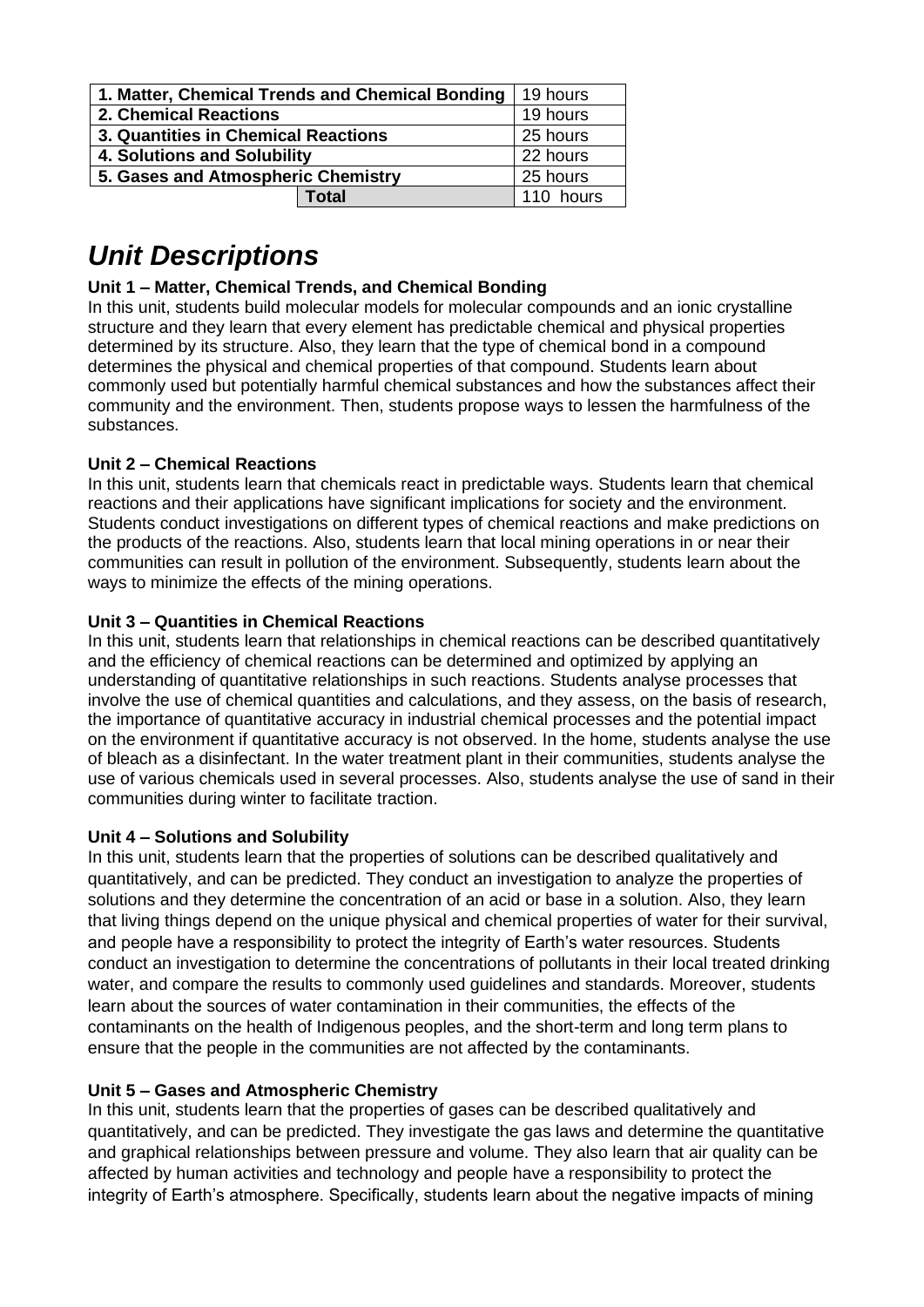operations and forest fires on air quality and what steps should be taken to minimize the impacts of mining operations and forest fires within their local community.

# *Teaching/Learning Strategies*

This course is organized into an eight-week series of lessons and activities that are presented to students in remote northern communities via the internet. The eighth week is used for course consolidation, review, and the final examination. Teacher and students communicate over the internet through timely activity feedback, emails, messages, video and audio calls. Mentors in the classrooms assume the role of liaison between the teacher and student while also supporting a holistic approach to motivate, engage and support each individual student.

A variety of strategies will be used in the online delivery of this course. Some instructional strategies include:

- Academic vocabulary and language
- **Cooperative learning**
- Adapting to learning styles/multiple intelligences
- Analysis of student work
- Conferencing
- Discovery/Inquiry-based learning
- Generating and testing hypotheses
- Graphic organizers
- Hands-on learning
- Homework and practice
- Identifying similarities and differences
- Modelling
- Sketching to learn
- Mentoring
- Visualization

Learning goals will be discussed at the beginning of each assignment and success criteria will be provided to students. The success criteria are used to develop the assessment tools in this course, including rubrics and checklists.

### *Evaluation*

The final grade will be determined as follows (Ontario Ministry of Education, 2010):

- Seventy percent of the grade will be based on evaluation conducted throughout the course. This portion of the grade should reflect the student's most consistent level of achievement throughout the course, although special consideration should be given to more recent evidence of achievement.
- Thirty percent of the grade will be based on a final evaluation administered at or towards the end of the course. This evaluation will be based on evidence from one or a combination of the following: an examination, a performance, an essay, and/or another method of evaluation suitable to the course content. The final evaluation allows the student an opportunity to demonstrate comprehensive achievement of the overall expectations for the course (p. 41).

Ontario Ministry of Education. (2010). *Growing success: Assessment, evaluation and reporting in Ontario schools*. Toronto ON: Queen's Printer for Ontario.

| Type of<br><b>Assessmen</b> | Category                    | <b>Details</b>                                                                                                                                                            | Weighting<br>(% ) |
|-----------------------------|-----------------------------|---------------------------------------------------------------------------------------------------------------------------------------------------------------------------|-------------------|
| <b>Term Work</b><br>(70%)   | Knowledge/<br>Understanding | -Identify and describe careers related to the fields<br>of science under study, and describe the<br>contributions of scientists, including Canadians,<br>to those fields; | 12                |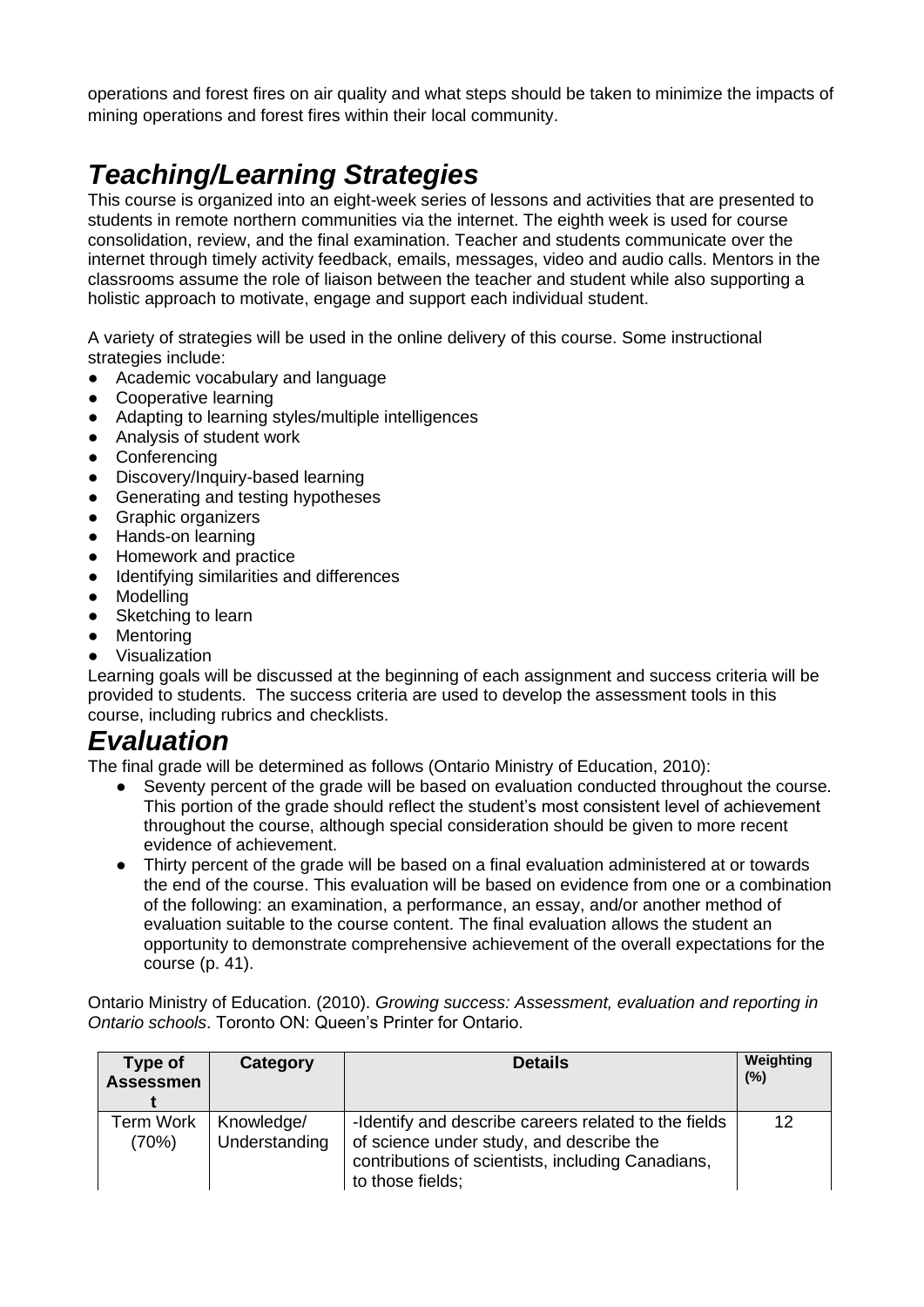|            |               | Demonstrate an understanding of periodic trends                                                 |          |
|------------|---------------|-------------------------------------------------------------------------------------------------|----------|
|            |               | in the periodic table and how elements combine                                                  |          |
|            |               | to form chemical bonds;                                                                         |          |
|            |               | Demonstrate an understanding of the different                                                   |          |
|            |               | types of chemical reactions;                                                                    |          |
|            |               | Demonstrate an understanding of the mole                                                        |          |
|            |               | concept and its significance to the quantitative                                                |          |
|            |               | analysis of chemical reactions;                                                                 |          |
|            |               | Demonstrate an understanding of qualitative and                                                 |          |
|            |               | quantitative properties of solutions;                                                           |          |
|            |               | Demonstrate an understanding of the laws that                                                   |          |
|            |               | explain the behaviour of gases.                                                                 |          |
|            | Thinking      | Investigate physical and chemical properties of                                                 | 17       |
|            |               | elements and compounds, and use various                                                         |          |
|            |               | methods to visually represent them;                                                             |          |
|            |               | Investigate different types of chemical reactions.                                              |          |
|            |               | Investigate quantitative relationships in chemical                                              |          |
|            |               | reactions, and solve related problems;                                                          |          |
|            |               | Investigate qualitative and quantitative properties                                             |          |
|            |               | of solutions, and solve related problems;                                                       |          |
|            |               | Investigate gas laws that explain the behaviour of                                              |          |
|            |               | gases, and solve related problems.                                                              |          |
|            | Communication | Expression and organization of ideas and                                                        | 17       |
|            |               | information;                                                                                    |          |
|            |               | Communication for different audiences and                                                       |          |
|            |               | purposes in oral, visual, and/or written forms;                                                 |          |
|            |               | Use of conventions, vocabulary, and terminology                                                 |          |
|            |               | of the discipline in oral, visual, and/or written                                               |          |
|            |               | forms.                                                                                          |          |
|            |               |                                                                                                 |          |
|            |               |                                                                                                 | 24       |
|            | Application   | Analyse the properties of commonly used<br>chemical substances and their effects on human       |          |
|            |               |                                                                                                 |          |
|            |               | health and the environment, and propose ways to                                                 |          |
|            |               | lessen their impact;                                                                            |          |
|            |               | Analyse chemical reactions used in a variety of                                                 |          |
|            |               | applications, and assess their impact on society<br>and the environment;                        |          |
|            |               |                                                                                                 |          |
|            |               | Analyse processes in the home, the workplace,<br>and the environmental sector that use chemical |          |
|            |               |                                                                                                 |          |
|            |               | quantities and calculations, and assess the                                                     |          |
|            |               | importance of quantitative accuracy in industrial<br>chemical processes;                        |          |
|            |               |                                                                                                 |          |
|            |               | Analyse the origins and effects of water pollution,                                             |          |
|            |               | and a variety of economic, social, and<br>environmental issues related to drinking water;       |          |
|            |               | Analyse the cumulative effects of human                                                         |          |
|            |               | activities and technologies on air quality, and                                                 |          |
|            |               | describe some Canadian initiatives to reduce air                                                |          |
|            |               | pollution, including ways to reduce their own                                                   |          |
|            |               | carbon footprint.                                                                               |          |
| Final      | Culminating   | Knowledge/Understanding                                                                         | 2.5      |
| Evaluation | Activity      | Thinking                                                                                        | 4        |
| (30%)      | (15%)         | Communication                                                                                   | 4        |
|            |               | Application                                                                                     | 4.5      |
|            | Exam          | Knowledge/Understanding                                                                         | 2.5      |
|            | (15%)         | Thinking                                                                                        | 4        |
|            |               | Communication<br>Application                                                                    | 4<br>4.5 |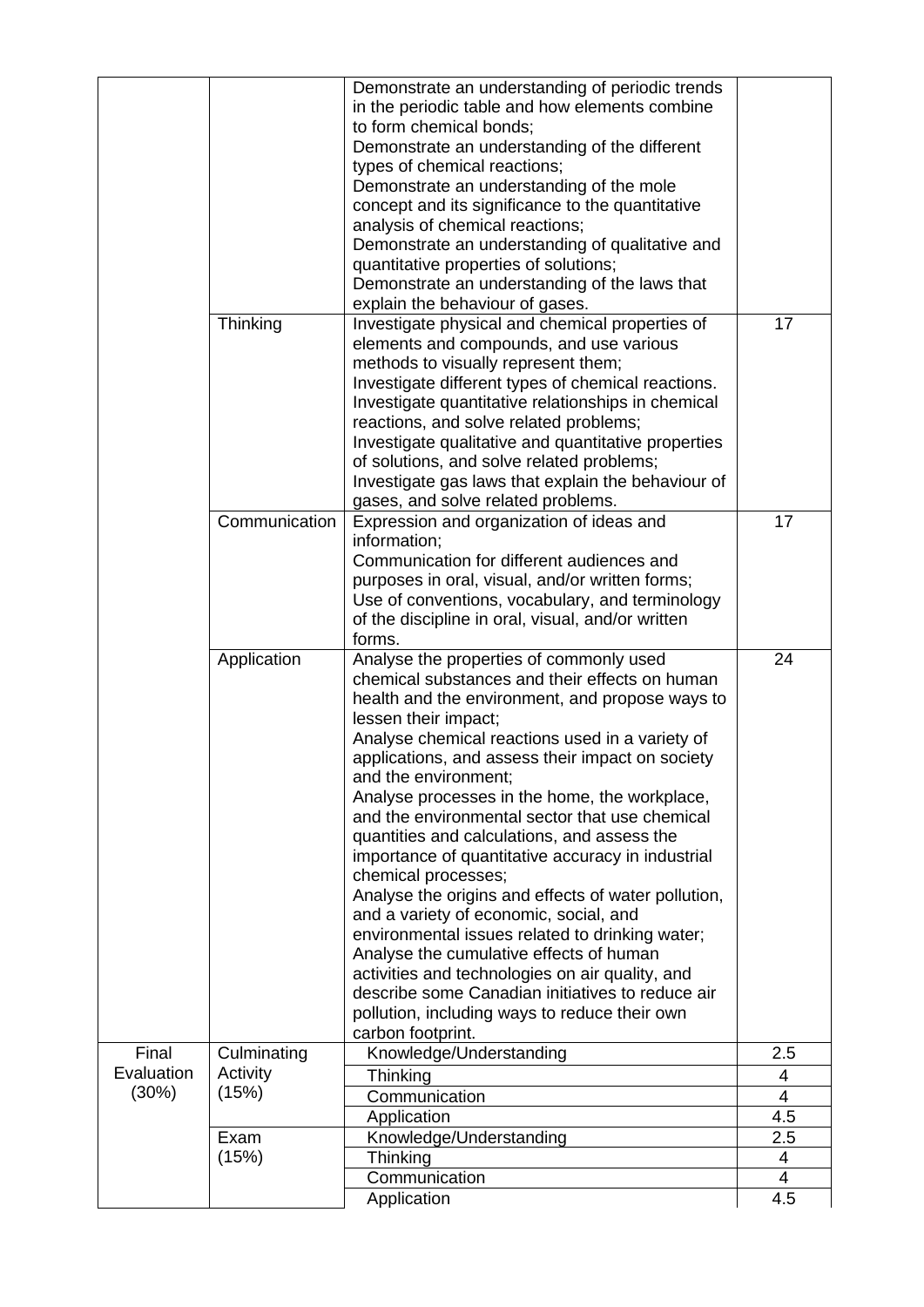## *Assessment/Evaluation Strategies*

A variety of assessment and evaluation methods, strategies and tools are required as appropriate to the expectation being assessed. These include diagnostic, formative and summative within the course and within each unit.

Assessment for learning and assessment as learning are obtained through a variety of means, including the following:

- Ongoing descriptive feedback
- Conversations with the student on a regular basis to verbalize observations, ask questions, and clarify understanding
- Self-assessment (e.g., weekly self-assessment of learning, relative to specific course content as well as in contextual school, community and Land-based learning);
- Peer assessment (e.g., peer feedback on personal goals related to course specific content and generalised throughout the school day);
- Mentor observations (e.g. of specific course expectations during Land-based and cultural activities as well as during course specific activities);

Evidence of student achievement (assessment of learning) is collected from various sources, including the following:

- Ongoing assessment/observations of most consistent work, with consideration given to most recent work;
- Conversations with students (e.g., discussion on the mining operations used in FN communities and their effects on air and water quality);
- Summative unit activities (e.g., the quantities of chemicals that are used in the various processes in the water treatment plants in their communities.);
- Culminating Activity:
- Final Exam

The Ministry of Education's 2010 document, *Growing Success*, outlines the seven fundamental principles that guide best practice in the assessment and evaluation of students. KiHS teachers use practices that:

- are fair, transparent, and equitable for all students;
- support all students, including those with special education needs, those who are learning the language of instruction (English or French), and those who are First Nation, Métis, or Inuit;
- are carefully planned to relate to the curriculum expectations and learning goals and, as much as possible, to the interests, learning styles and preferences, needs, and experiences of all students;
- are communicated clearly to students and parents at the beginning of the course and at other points throughout the school year or course;
- are ongoing, varied in nature, and administered over a period of time to provide multiple opportunities for students to demonstrate the full range of their learning;
- provide ongoing descriptive feedback that is clear, specific, meaningful, and timely to support improved learning and achievement;
- develop students' self-assessment skills to enable them to assess their own learning, set specific goals, and plan next steps for their learning (p.6).

### *Resources*

1bosschemdude. (July 21, 2009). Gas laws [Video]. YouTube. <https://www.youtube.com/watch?v=a8EFY2kfCZ4>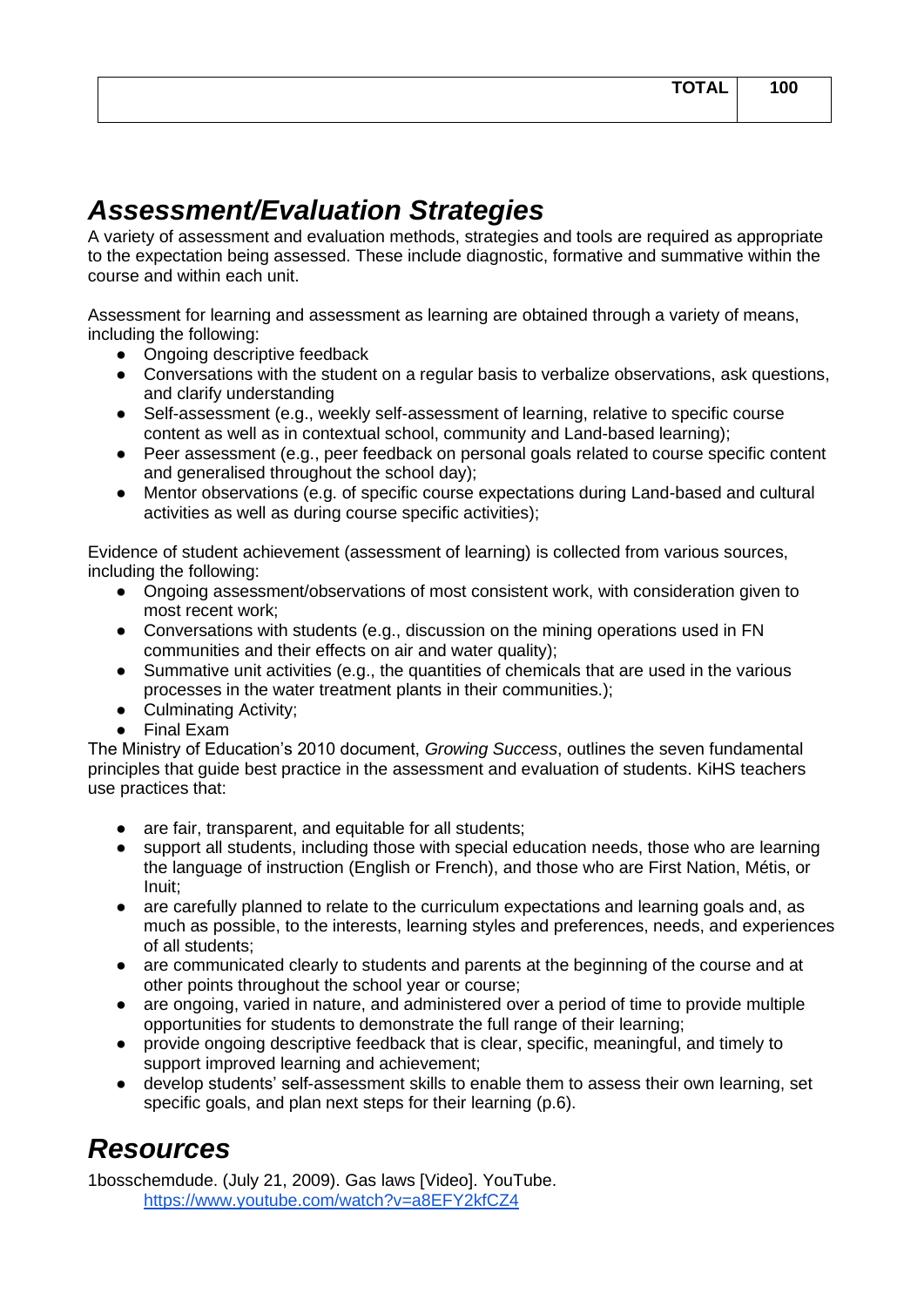- Brightstorm. (Sept. 3, 2010). *Net ionic equation* [Video]. YouTube. <https://www.youtube.com/watch?v=dXqelH1MxGw>
- City of Winnipeg. (July 12, 2013). *Drinking water treatment plant* [Video]. YouTube. <https://www.youtube.com/watch?v=PNN0OuI54JM>
- FuseSchool: Global Education. (Aug. 31, 2012). *Atomic number & mass number / Properties of matter / Chemistry / FuseSchool* [Video]. YouTube. [https://www.youtube.com/watch?v=\\_S7ov25y3\\_M](https://www.youtube.com/watch?v=_S7ov25y3_M)
- FuseSchool: Global Education. (Sept. 12, 2012). *What are Isotopes? / Properties of Matter / Chemistry / FuseSchool* [Video]. YouTube. [https://www.youtube.com/watch?v=xjY5p-](https://www.youtube.com/watch?v=xjY5p-1CDr8)[1CDr8](https://www.youtube.com/watch?v=xjY5p-1CDr8)
- Gizmos. (n.d.). *Online simulations that power inquiry and understanding.* <https://www.explorelearning.com/>
- Kominowskia. (Jan. 31, 2013). *Kinetic molecular theory* [Video]. YouTube. <https://www.youtube.com/watch?v=N6tODDUCL6M>
- Kosasihiskandarsjah. (Apr. 15, 2008). *Ionic and covalent bonding animation* [Video]. YouTube. <https://www.youtube.com/watch?v=QqjcCvzWwww>
- Mark Pagano. (Nov. 18, 2013). *The mole and molar mass* [Video]. YouTube. <https://www.youtube.com/watch?v=ebNH8GJeXAU>
- North Carolina School of Science and Mathematics. (Dec. 7, 2011). *Determination of the molar volume of a gas at STP* [Video]. YouTube.<https://www.youtube.com/watch?v=6dmtLj2dLi0>
- Ojibwe People's Dictionary. (n.d.).<https://ojibwe.lib.umn.edu/>
- Ontario Ministry of Environment, Conservation and Parks. (n.d.). *Air quality health index (AQHI)*. <http://www.airqualityontario.com/aqhi/index.php>
- Ontario Ministry of Education. (n.d). *Indigenous education strategy.* <http://www.edu.gov.on.ca/eng/aboriginal/>
- Ontario Ministry of Education. (2008). *The Ontario curriculum grades 11 and 12: Science.*  [http://www.edu.gov.on.ca/eng/curriculum/secondary/2009science11\\_12.pdf](http://www.edu.gov.on.ca/eng/curriculum/secondary/2009science11_12.pdf)
- Ontario Ministry of Education. (2010). *Growing success: Assessment, evaluation and reporting in Ontario schools*.<http://www.edu.gov.on.ca/eng/policyfunding/growSuccess.pdf>
- Ontario Ministry of Education. (2014). *Achieving excellence: A renewed vision for education in Ontario.* Toronto ON: Queen's Printer for Ontario.
- Ontario Ministry of Education. (2016). *Ontario Schools, kindergarten to grade 12: Policy and program requirements.* <http://edu.gov.on.ca/eng/document/policy/os/index.html>
- Sciencepost. (Sept. 17, 2013). *Introduction to solutions, solute, solvent: Clear & simple* [Video]. YouTube. <https://www.youtube.com/watch?v=SaNZAyqOeT0>
- Step-by-Step Science. (Dec. 25, 2012). *Empirical vs molecular formula for chemical compounds*  [Video]. YouTube. [https://www.youtube.com/watch?time\\_continue=1&v=TIqhBbSZmzk](https://www.youtube.com/watch?time_continue=1&v=TIqhBbSZmzk)
- TheTimbuktuNinja. (Feb. 26, 2012). *Titration demonstration video* [Video]. YouTube. <https://www.youtube.com/watch?v=JBpren-koAw>
- Toulouse, P.R. (2016). What matters in Indigenous Education: Implementing a vision committed to holism, diversity and engagement. Retrieved from [https://peopleforeducation.ca/wp](https://peopleforeducation.ca/wp-content/uploads/2017/07/MWM-What-Matters-in-Indigenous-Education.pdf)[content/uploads/2017/07/MWM-What-Matters-in-Indigenous-Education.pdf](https://peopleforeducation.ca/wp-content/uploads/2017/07/MWM-What-Matters-in-Indigenous-Education.pdf)